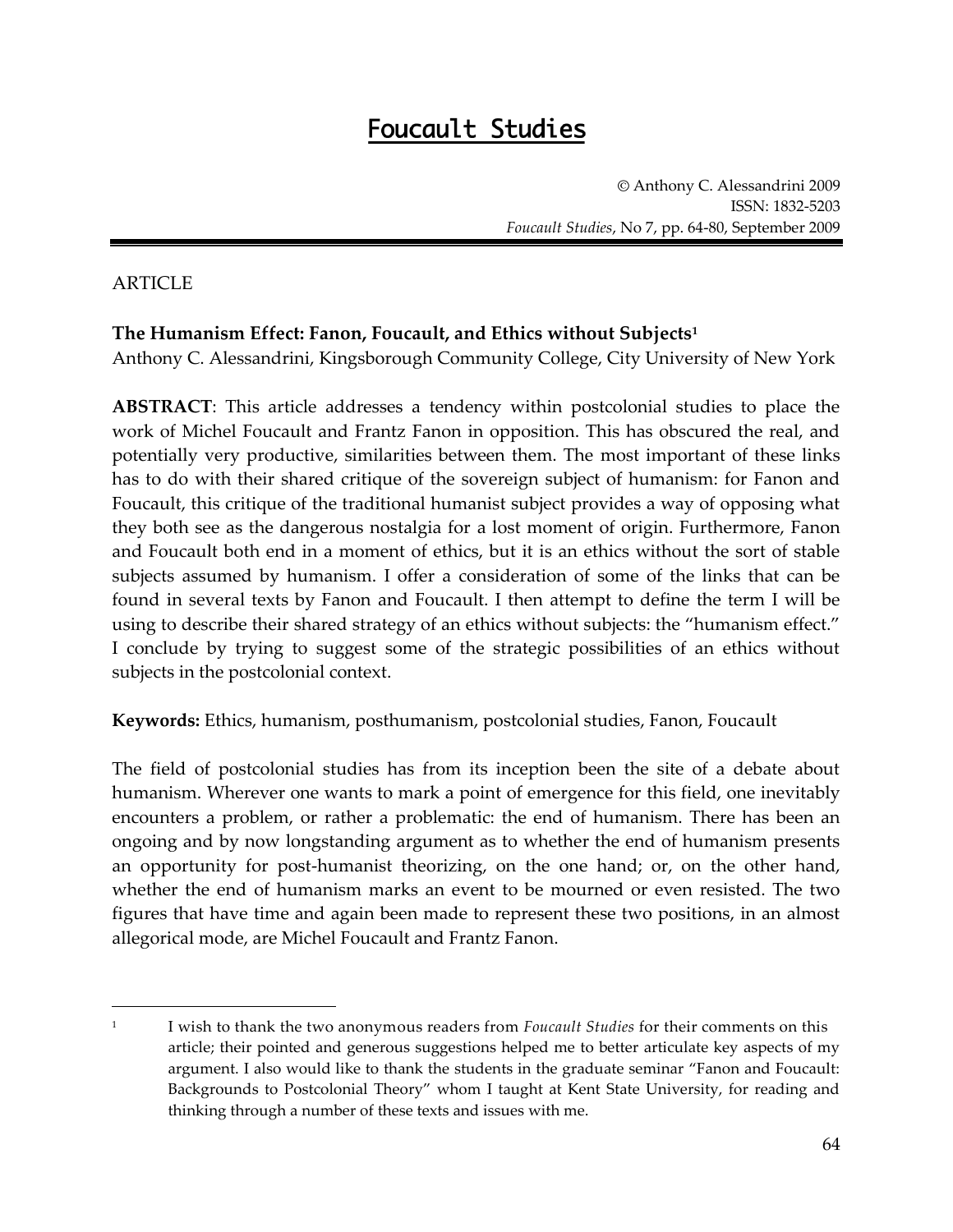In what follows, I am not interested in simply setting up a binary between these two positions on humanism in the interest of splitting the difference. I would want to characterize this ongoing debate about the end of humanism not as a binary, but rather a continuum, with critical positions being taken up all along the way. Furthermore, if Foucault and Fanon have been made to stand at opposite sides of this continuum, this is only because particular *versions* of their positions on humanism have been introduced into this debate for particular strategic purposes. Foucault has been used to bolster a position that would celebrate the end of humanism—which, from this position, is often equated with the 'death of the subject,' more specifically with the rejection of a normative white male Western imperialist subject. Gayatri Chakravorty Spivak's formulation, first set out in an essay that has proven to be a foundational text for postcolonial studies, sums up this antihumanist position nicely: 'There is an affinity between the imperialist subject and the subject of humanism.'<sup>2</sup> What should be noted, however, is that the invocation of Foucault to support this position has generally been made in spite of his complex late writings on ethics and the question of Enlightenment; I will return to this point shortly.

The figure of Fanon, by contrast, has been used to bolster the opposite position, one that suggests that because colonialism is an inherently dehumanizing process, those who have suffered must have access to a form of subjectivity offered by traditional humanism. This is a position that equates being a 'subject' with being fully 'human.' Neil Lazarus has been one of the most eloquent defenders of Fanon's humanism in this context: 'where postmodernist theory has reacted to the perceived indefensibility of bourgeois humanism," Lazarus argues, 'a *genuinely* postcolonial strategy might be to move explicitly, as Fanon already did in concluding *The Wretched of the Earth*, to proclaim a 'new' humanism, predicated upon a formal repudiation of the degraded European form.'<sup>3</sup> But this argument, in turn, has been made despite Fanon's withering critique of humanism (particularly the Western European variety) and his declared antipathy for those who hold to a traditional humanist position. This is articulated most clearly in his challenge to his readers, at the end of *The Wretched of the Earth*, to 'leave this Europe which never stops talking of man yet massacres him at every one of its street corners, at every corner of the world.'<sup>4</sup>

In other words, placing Fanon and Foucault at the opposite ends of the humanist/anti-humanist continuum leads to an oversimplification of their work. But my true dissatisfaction does not stem from the belief that we need to get back to the

<sup>2</sup> Gayatri Chakravorty Spivak, *In Other Worlds: Essays in Cultural Politics* (New York: Routledge, 1987), 202.

<sup>&</sup>lt;sup>3</sup> Neil Lazarus, "Disavowing Decolonization: Fanon, Nationalism, and the Question of Representation in Postcolonial Theory,' in *Frantz Fanon: Critical Perspectives*, edited by Anthony C. Alessandrini (New York: Routledge, 1999), 189, emphasis in original.

<sup>4</sup> Frantz Fanon, *The Wretched of the Earth*, translated by Richard Philcox (New York: Grove, 2004), 235.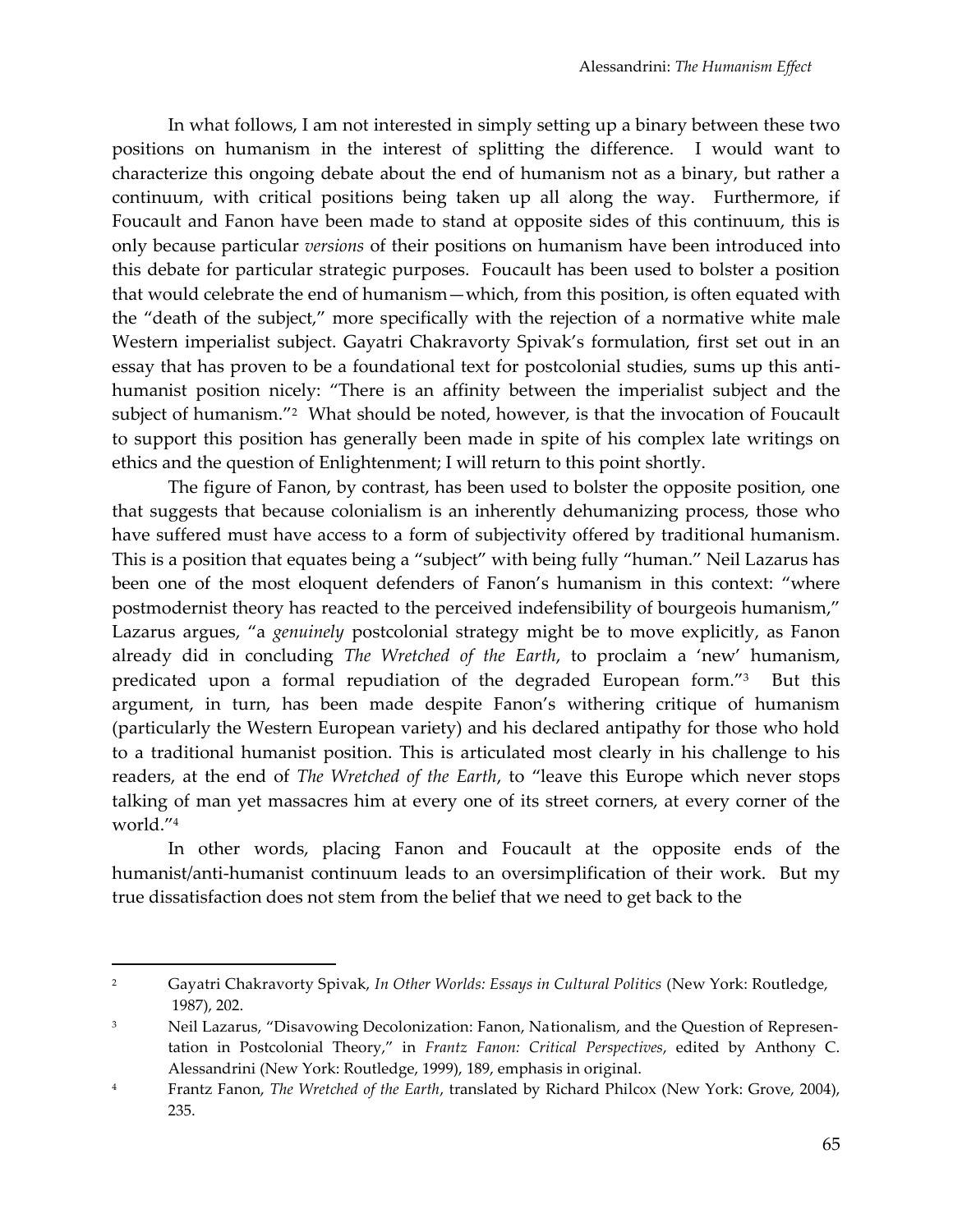$\overline{a}$ 

'real' Fanon and Foucault lying behind these simplified versions, since strategic appropriations of their work are what we should be after in any case. That is, I am not attempting to argue for a true reading of their work, although I do think we can produce *better* readings of their texts. Instead, my dissatisfaction lies in the fact that in this particular argument around humanism, Fanon and Foucault have been set up in opposition to each other. The real problem is not with the ongoing argument, which is an important one, but with this opposition itself. Working against the grain of this ongoing argument, I will suggest that what *links* Fanon and Foucault is in fact more important than their admittedly very real theoretical differences. Indeed, drawing attention to these links will in turn help us to better understand what is at stake in the moments when they do in fact diverge.

The most important of these links has to do with their shared critique of the sovereign subject of humanism. I will argue that for Fanon and Foucault, this critique of the traditional humanist subject provides a way of opposing what they both see as the dangerous nostalgia for a lost moment of origin. While these critiques of humanism take quite different forms, I suggest that there is another link between them: Fanon and Foucault both end in a moment of ethics. But it is an ethics without the sort of stable subjects assumed by humanism. In what follows, I will offer a consideration of some of the links that can be found in several texts by Fanon and Foucault. I will then attempt to define the term I will be using to describe their shared strategy of an ethics without subjects—the term 'humanism effect.' I will conclude by trying to suggest some of the strategic possibilities of an ethics without subjects in the postcolonial context.

#### **I. Early and Late Foucault: Refusing the Blackmail of the Enlightenment**

I want to begin with a problem that confronts anyone attempting to deal with the work of these two theorists, what we might call the problem of the early and late Fanon and the early and late Foucault. To begin with Foucault: the reception of Foucault's late writings, at least in the American context, has been hugely influenced by Judith Butler's analysis in Gender Trouble, first published in 1990.<sup>5</sup> While Butler's argument, in this text as elsewhere, is often an explicitly Foucaultian one, she also points to a significant contradiction in Foucault's late texts on sexuality, especially his introduction to the journals of the nineteenth-century French hermaphrodite Herculine Barbin, which Foucault edited and published in 1978. In the first volume of *The History of Sexuality*, Foucault insists upon a definition of sexuality as a complex historical system of discourse saturated with power. As Butler puts it, Foucault's strategy is to "treat 'sex' as an *effect* rather than an origin."<sup>6</sup> But in his writings on Barbin, as well as in the later volumes of *The History of Sexuality* itself, Butler locates a contradictory impulse, 'an unacknowledged emancipatory ideal that proves

<sup>&</sup>lt;sup>5</sup> A slightly earlier version of some of Butler's key arguments regarding Foucault's work appear in her article 'Foucault and the Paradox of Bodily Inscriptions,' *The Journal of Philosophy* 86 (1989), 601-07.

<sup>6</sup> Judith Butler, *Gender Trouble: Feminism and the Subversion of Identity* (New York: Routledge, 1999), 123.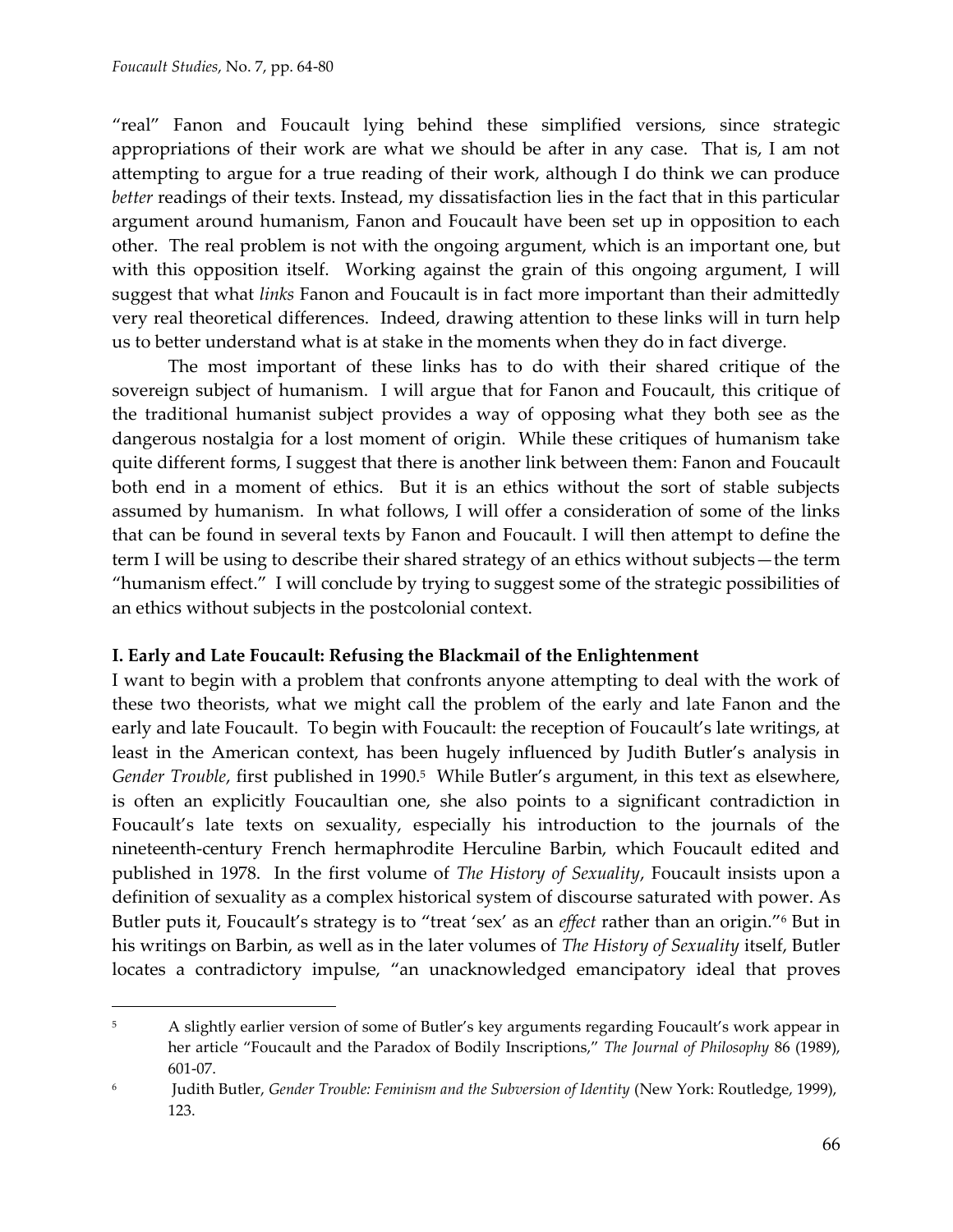increasingly difficult to maintain, even within the strictures of his own critical apparatus." She continues:

On the one hand, Foucault wants to argue that there is no "sex" in itself which is not produced by complex interactions of discourse and power, and yet there does seem to be a 'multiplicity of pleasures' *in itself* which is not the effect of any specific discourse/power exchange. In other words, Foucault invokes a trope of prediscursive libidinal multiplicity that effectively presupposes a sexuality . . . waiting for emancipation from the shackles of "sex."7

In this sense, Butler concludes, a romanticized version of sex in the form of a lost moment of libidinal multiplicity *does* return as a moment of lost origin towards which the historian of sexuality might strive. Butler's unsparingly constructivist argument cannot countenance this quasi-utopian nostalgia.

Now it is worth noting that Butler's subsequent writings on Foucault have returned to his work in a nuanced way that complicates this earlier (and already quite nuanced) reading. A key text is her article "What Is Critique? An Essay on Foucault's Virtue," published in 2002, which revisits Foucault's late essay 'What Is Critique?' as well as the second volume of *The History of Sexuality*. 8 Unlike her reading of Foucault in *Gender Trouble*, Butler's more recent work resists the impulse to find a contradictory form of nostalgia in Foucault's later writings, which may seem at first glance to suggest the existence of an originary freedom. Instead, Butler suggests that we might read Foucault's strategy in 'What Is Critique?' and perhaps in his late writings in general, as one of continually holding out and continually retracting this potential founding moment.<sup>9</sup> As she notes, when Foucault first delivered 'What Is Critique?' as a lecture in 1978, in response to an audience question, Foucault refused to ground what he referred to as 'the will not to be governed' in an originary moment of freedom, but at the same time, he insisted upon holding out this originary moment that he simultaneously denied: "I did not say it,"

<sup>7</sup> Ibid., 123.

<sup>8</sup> Judith Butler, 'What Is Critique? An Essay on Foucault's Virtue,' in *The Political*, edited by David Ingram (Cambridge, MA: Blackwell, 2002), 212-27. Some of the points Butler raises in this essay are reiterated and refined in her later essay 'Against Ethical Violence,' in *Giving an Account of Oneself: A Critique of Ethical Violence* (New York: Fordham University Press, 2005), 41-82. For an account of Foucault's notion of critique that resonates with Butler's reading, see Matthew Sharpe, ''Critique' as Technology of the Self,' *Foucault Studies* 2 (2005), 97-116.

<sup>&</sup>lt;sup>9</sup> Butler compares Foucault's method here to that of Nietzsche in *The Genealogy of Morals*, where, in place of locating the 'origin' of morality, Nietzsche instead notes the varieties of fictional accounts that have given birth to our conception of where morality 'comes from.' See Butler, 'What Is Critique?', 219. Compare also Foucault's statement in the introduction to *The Uses of Pleasure* that his project is "an analysis of the 'games of truth,' the games of truth and error through which being is historically constituted as experience; that is, as something that can and must be thought.'(Michel Foucault, *The History of Sexuality, Volume 2: The Uses of Pleasure*, translated by Robert Hurley [New York: Vintage, 1990], 6-7.)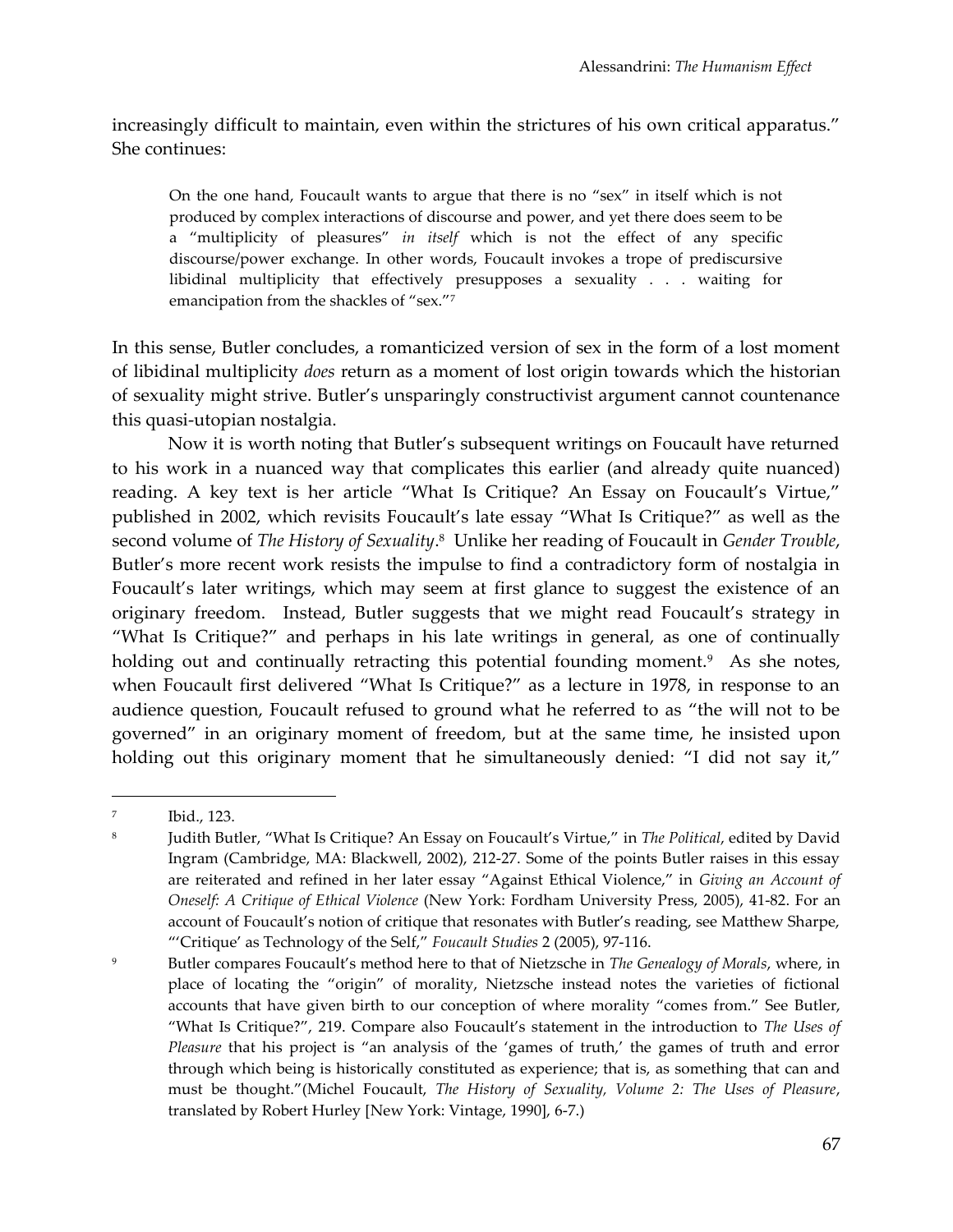$\overline{a}$ 

Foucault declared, "but this does not mean that I absolutely exclude it."<sup>10</sup> For Butler, this unending movement back and forth, the continual process of looking towards an originary moment in order to continually reject it, is no longer seen as a simple contradiction or theoretical confusion; it is, instead, precisely Foucault's answer to the question, 'What is critique?' This seemingly contradictory strategy, in other words, might be considered a critique of the moment of origin in the fullest sense of the word "critique." $^{\rm 11}$ 

But there have also been some rather more reductive readings—in some cases, 'dismissals' would be the more accurate term—of Foucault that have been influenced by Butler's original analysis of Foucault's work in *Gender Trouble*. Such dismissals essentially accuse Foucault of a humanist nostalgia in his late writings on ethics. A passage from Cary Wolfe's book *Critical Environments* provides an exemplary instance:

In Foucault, however, this call for a posthumanist critique is more often than not accompanied . . . by a dystopianism that imagines the end of the humanist subject as the beginning of the total saturation of the social field by power, domination, and oppression. And the later Foucault, as if compensating for his early dystopianism,

<sup>&</sup>lt;sup>10</sup> Butler, "What Is Critique?", 221; the quote itself is from Michel Foucault, "What Is Critique?" in *The Politics of Truth*, edited by Sylvère Lotringer (Cambridge, MA: Semiotext(e), 1997), 72.

<sup>11</sup> This is, of course, hardly the final word on Butler's reading of Foucault. For one thing, her analysis in her essay of Foucault's "speech acts" in the discussion following his presentation of the lecture 'What Is Critique?' reveals a very fundamental methodological difference in their approaches, and indeed, it has been suggested by some critics that Butler is working with a completely different understanding of 'discourse' than Foucault. There has been a large body of work that discusses Butler's reading of Foucault; much, though not all, of this work attempts to refute or refuse her reading. However, very few critics (with the recent and laudable exception of John Carvalho) have examined Butler's recent writings on Foucault and her evolving analysis of his work, preferring instead to reify her earlier reading into her 'position' on Foucault's work. It is the purpose of my essay to work against this form of critical reification, and my admiration for Butler's readings of Foucault stem not from my belief that they represent the 'correct' interpretation of his work, but rather simply because they reflect some of the critical flexibility that is one of the most important of Foucault's legacies. For some sense of the critical background on Butler's readings of Foucault, see: John Carvalho, 'Subtle Bodies and the Other *Jouissance*,' *SubStance* 118 (2009), 112-28; Samuel A. Chambers, ''Sex' and the Problem of the Body: Reconstructing Judith Butler's Theory of Sex/Gender,' *Body and Society* 13 (2007), 47-75; David Dudrick, 'Foucault, Butler, and the Body,' *European Journal of Philosophy* 13 (2005), 226-46; Jeremy Moss, 'Foucault and Left Conservatism,' *Foucault Studies* 1 (2004), 34-54; Catherine Mills, 'Contesting the Political: Butler and Foucault on Power and Resistance,' *The Journal of Political Philosophy* 11 (2003), 253-72; Alan D. Schift, 'Foucault's Reconfiguration of the Subject: From Nietzsche to Butler, Laclau/Mouffe, and Beyond,' *Philosophy Today* 41 (1997), 153-60; David Weberman, 'Are Freedom and Anti-humanism Compatible? The Case of Foucault and Butler,' *Constellations* 7 (2000), 255-71; Deborah Youdell, 'Subjectivation and Performative Politics— Butler Thinking Althusser and Foucault,' *British Journal of Sociology of Education* 27 (2006), 511-28.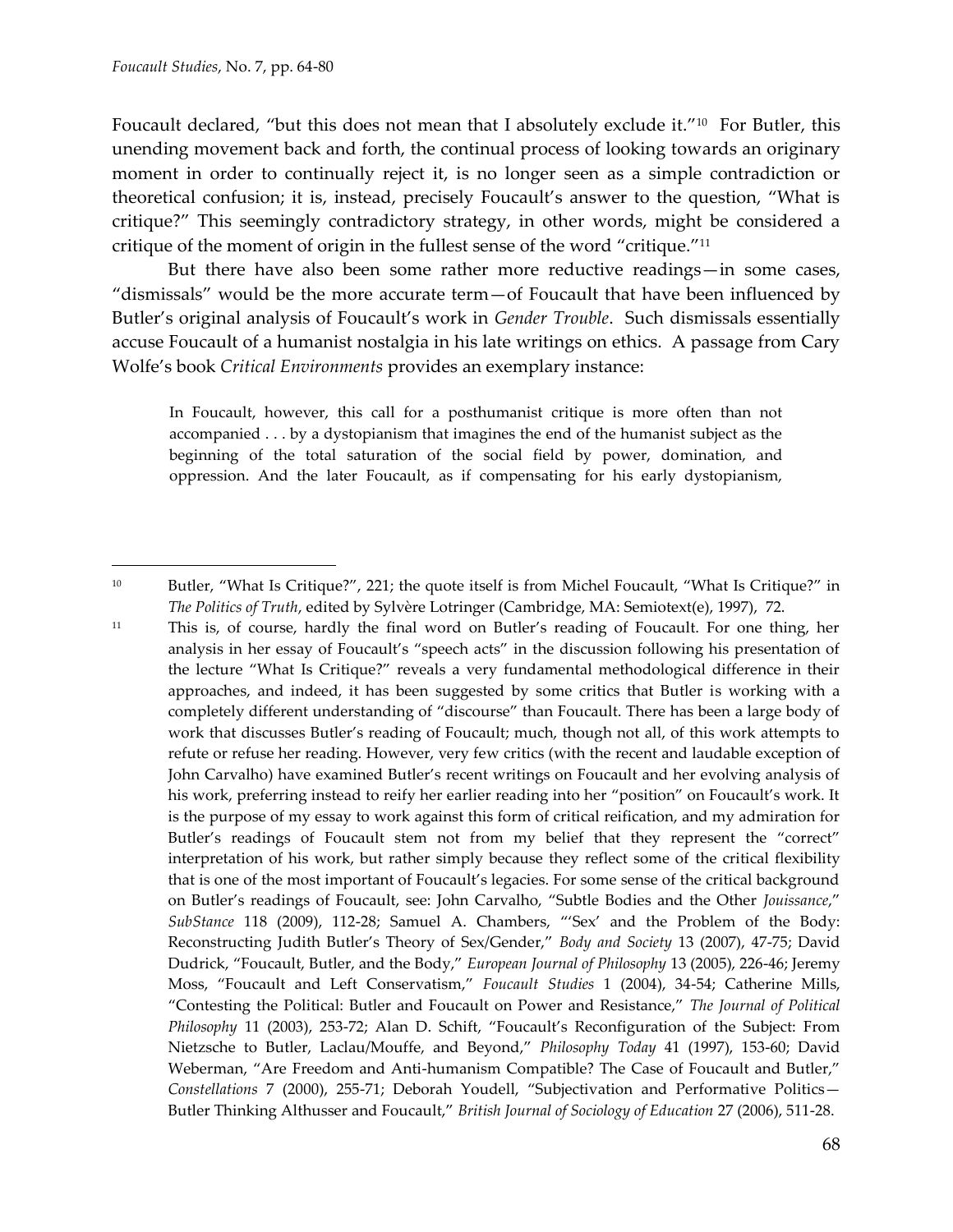evinces a kind of nostalgia for the Enlightenment humanism powerfully critiqued in his early and middle work.<sup>12</sup>

Wolfe's concern in this book is with the question of posthumanist theory, not with doing an exhaustive reading of Foucault, so my intention is not to set him up as a straw man. Indeed, this quote is most noteworthy for the fact that it expresses a contemporary theoretical position so widespread that it is beginning to assume the consistency of a common sense assumption about Foucault's work (especially for those anxious to find a basis to disparage or dismiss his work).

In response, we can question both halves of this division into early and late Foucault as set up by Wolfe (and others). For example, in terms of his supposed dystopianism, Foucault himself worked to clarify what he means by a phrase like 'the omnipresence of power': not, or not simply, as 'the total saturation of the social field by power, domination, and oppression,' as Wolfe would have it, but rather, as Foucault puts it in the chapter on 'Method' in the first volume of *The History of Sexuality*:

The omnipresence of power: not because it has the privilege of consolidating everything under its invincible unity, but because it is produced from one moment to the next, at every point, or rather in relation from one point to another. Power is everywhere; not because it embraces everything, but because it comes from everywhere. . . . [power] is the name that one attributes to a complex strategical situation in a particular society.<sup>13</sup>

As for the nostalgia that Wolfe and others find in the later writings of Foucault, that is a point to which I will return; but for the moment I will simply endorse Butler's suggestion that Foucault's move, in his late texts, to a critical analysis of Enlightenment humanism is not the same as a nostalgia for or endorsement of this humanism. Indeed, one of the important conclusions of Foucault's late essay "What Is Enlightenment?" is that as analysts

<sup>12</sup> Cary Wolfe, *Critical Environments: Postmodern Theory and the Pragmatics of the 'Outside'* (Minneapolis, MN: University of Minnesota Press, 1999), 122.

<sup>13</sup> Michel Foucault, *The History of Sexuality, Volume I: An Introduction*, translated by Robert Hurley (New York: Vintage, 1990), 93. For an analysis of the uses of the Foucauldian notion of power, see Jeffrey Nealon, *Foucault Beyond Foucault: Power and its Intensifications since 1984* (Stanford, CA: Stanford University Press, 2007). It should be noted that in his lectures at the Collège de France, Foucault explicitly refused to pose (never mind answer) the question 'What is power?' since 'the question 'What is power?' is obviously a theoretical question that would provide an answer to everything, which is just what I don't want to do"; instead, he insisted, "the issue is to determine what are, in their mechanisms, effects, their relations, the various power apparatuses that operate at various levels of society.' (Michel Foucault, *'Society Must Be Defended': Lectures at the Collège de France 1975-1976*, edited by Mauro Bertani and Alessandro Fontana, translated by David Macey [New York: Picador, 2003], 13).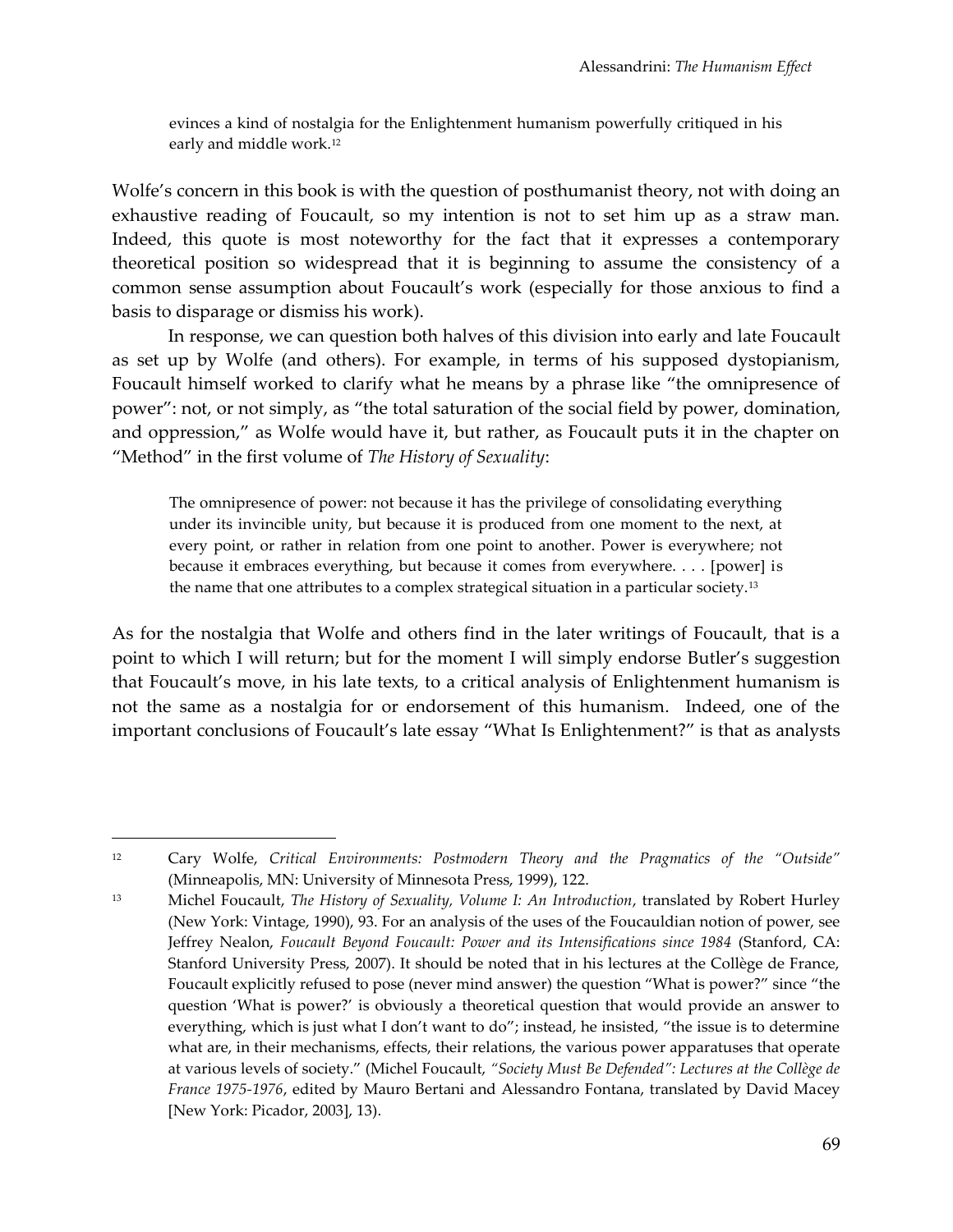of modern society we must refuse the 'blackmail' of the Enlightenment: that is, the demand that one declare oneself once and for all "for" or "against" the Enlightenment.<sup>14</sup>

But my ultimate purpose is not simply to disagree with readings that, like Wolfe's, posit a difference between early and late Foucault. There is a difference, and sometimes this difference takes the form of contradiction. There is, for example, a moment in 'What Is Enlightenment?' when Foucault argues that analysts of contemporary society 'have three axes whose specificity and whose interconnections have to be analyzed: the axis of knowledge, the axis of power, the axis of ethics.'<sup>15</sup> The introduction of *ethics* into the Foucaultian system of power/knowledge does indeed mark a difference. But here is my larger question: what if we refuse the sort of chronological reading that would attempt to demarcate an early or a late Foucault in the first place? One of the great insights of Foucault's writings on history resides in the challenge with which he presents us: to replace the emphasis on a continuous version of history, one that becomes a story of inevitable progress, with an emphasis on the discontinuity of historical events (as in 'The Order of Discourse," where the call is to replace "consciousness" and "continuity" with "event" and 'series.')<sup>16</sup> I'm thinking in particular of the often-cited first chapter of *Discipline and Punish*, where Foucault explicitly refuses a narrative that would attribute the transformations of the penal system in France to a process of humanization. Instead, Foucault insists that these changes simply mark different sets of strategies enacted by disciplinary institutions at different historical moments. The goal of this text, as Foucault states explicitly, is to begin an effort to write "the history of the present."<sup>17</sup> This means producing an analysis of the present that is cold-eyed enough to refuse the very choice that would limit one's options either to rejection or endorsement. It is along these lines that Foucault approvingly quotes Baudelaire's precept: 'You have no right to despise the present.'<sup>18</sup>

This is where Foucault's critique of the nostalgia for lost origins connects to his critique of the myth of emergence as the final term in an uninterrupted historical development. As he argues in 'Nietzsche, Genealogy, History': 'As it is wrong to search for descent in an uninterrupted continuity, we should avoid thinking of emergence as the final term of a historical development; the eye was not always intended for contemplation,

<sup>14</sup> Michel Foucault, 'What Is Enlightenment?' translated by Catherine Porter, in *The Foucault Reader*, edited by Paul Rabinow (New York: Vintage, 1984), 42-43.

<sup>15</sup> Ibid., 48.

<sup>16</sup> Michel Foucault, 'The Order of Discourse,' translated by Ian McLeod, in *Untying the Text: A Post-Structuralist Reader*, edited by Robert Young (London: Routledge & Kegan Paul, 1981), 67-68.

<sup>17</sup> Michel Foucault, *Discipline and Punish: The Birth of the Prison*, translated by Alan Sheridan (New York: Vintage, 1995), 31. Teaching this chapter, especially in the undergraduate classroom, provides one of the great pedagogical challenges to be found in Foucault's work: that is, trying to get students to interpret the progression from the gory execution of Damiens, described in the opening pages, to the timetable for young prisoners drawn up by Léon Faucher, which follows immediately afterwards, without resorting to an explanation along the lines of "we became more humane.'

<sup>&</sup>lt;sup>18</sup> Foucault, "What Is Enlightenment?" 40.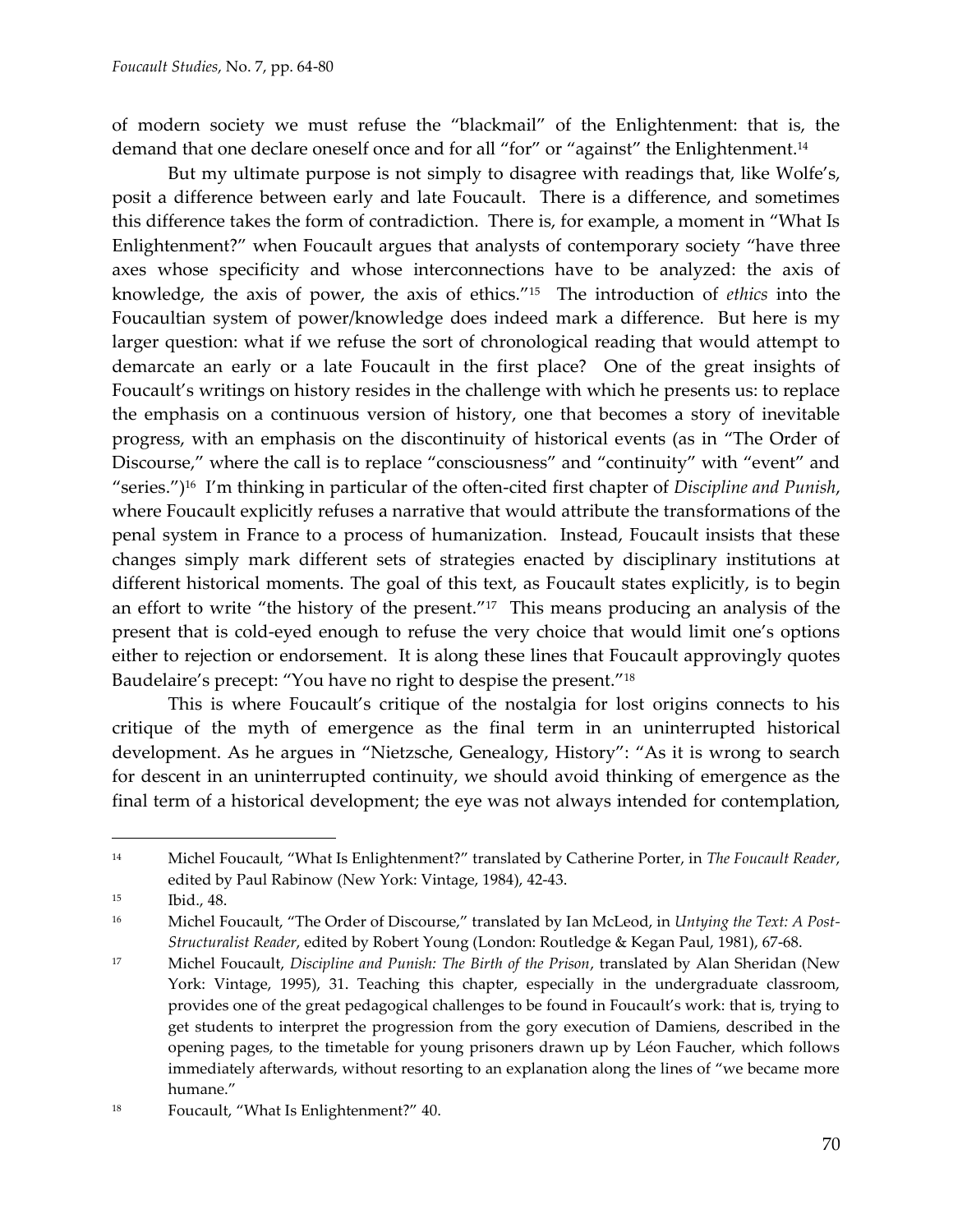and punishment had other purposes than setting an example.'<sup>19</sup> In light of this double critique of a unitary descent, on the one hand, and a single moment of emergence as the final term, on the other hand, *Discipline and Punish* must be read as an attempt to produce a form of genealogy in which the subject of the present is not seen (in either celebratory or accusatory mode) as the inevitable inheritor of a single, progressive, continuous history. Given Foucault's emphasis on discontinuity in writing the history of the present, then, why would we attempt to impose a continuity on his own body of work? What if we instead attempted to read his early critique of the nostalgia for lost origins through an emphasis on the nexes of power/knowledge and his late writings on ethics and Enlightenment together, as part of an ongoing, overlapping project of critique?

### **II. Early and Late Fanon: The Impossibility of Ontology**

 $\overline{a}$ 

I believe that Fanon's work allows for the same move. A similar split in the perceptions of Fanon's early and late writing that we have traced in work on Foucault exists among those critics who have addressed Fanon's texts. Those who wish to see Fanon as a precursor of poststructuralism, or who particularly value his insights into the psychic formations of racism, tend to privilege *Black Skin, White Masks*, his first book (the work of Homi Bhabha, Rey Chow, and Kobena Mercer has been most influential in this respect). On the other hand, those who look to Fanon as the theorist of a new form of post-colonial humanism, critics such as Lazarus, Lewis Gordon, Nigel Gibson, and Ato Sekyi-Otu, tend towards a dialectical reading of Fanon and consequently see his last book, *The Wretched of the Earth*, as the privileged site of analysis. I should make it clear that I am not refusing either set of arguments; indeed, I want to keep the insights provided by both sets of theorists in play.<sup>20</sup>

Certainly it is true that the conclusion of *The Wretched of the Earth* contains a call for a new humanism (though it is hardly an unambiguous call). But what happens if we read it together with the opening lines of *Black Skin, White Masks*, those famously acerbic lines in which Fanon addresses the question of why he wrote the book:

Why write this book? No one has asked me for it. Especially those to whom it is directed. Well? Well, I reply quite calmly that there are too many idiots in this world. And having said it, I have the burden of proving it.<sup>21</sup>

Fanon immediately follows this statement by taking note of the 'dozens and hundreds of pages' that 'assail me and try to impose their wills on me.' The first of these voices, a

<sup>19</sup> Michel Foucault, 'Nietzsche, Genealogy, History,' translated by Donald F. Bouchard and Sherry Simon, in *The Foucault Reader*, edited by Paul Rabinow (New York: Vintage, 1984), 83.

<sup>&</sup>lt;sup>20</sup> For an overview of these theoretical debates, see Anthony C. Alessandrini, "Introduction: Fanon Studies, Cultural Studies, Cultural Politics,' in *Frantz Fanon: Critical Perspectives*, edited by Anthony C. Alessandrini (New York: Routledge, 1999), 1-17.

<sup>21</sup> Frantz Fanon, *Black Skin, White Masks*, translated by Charles Lam Markmann (New York: Grove, 1967), 7.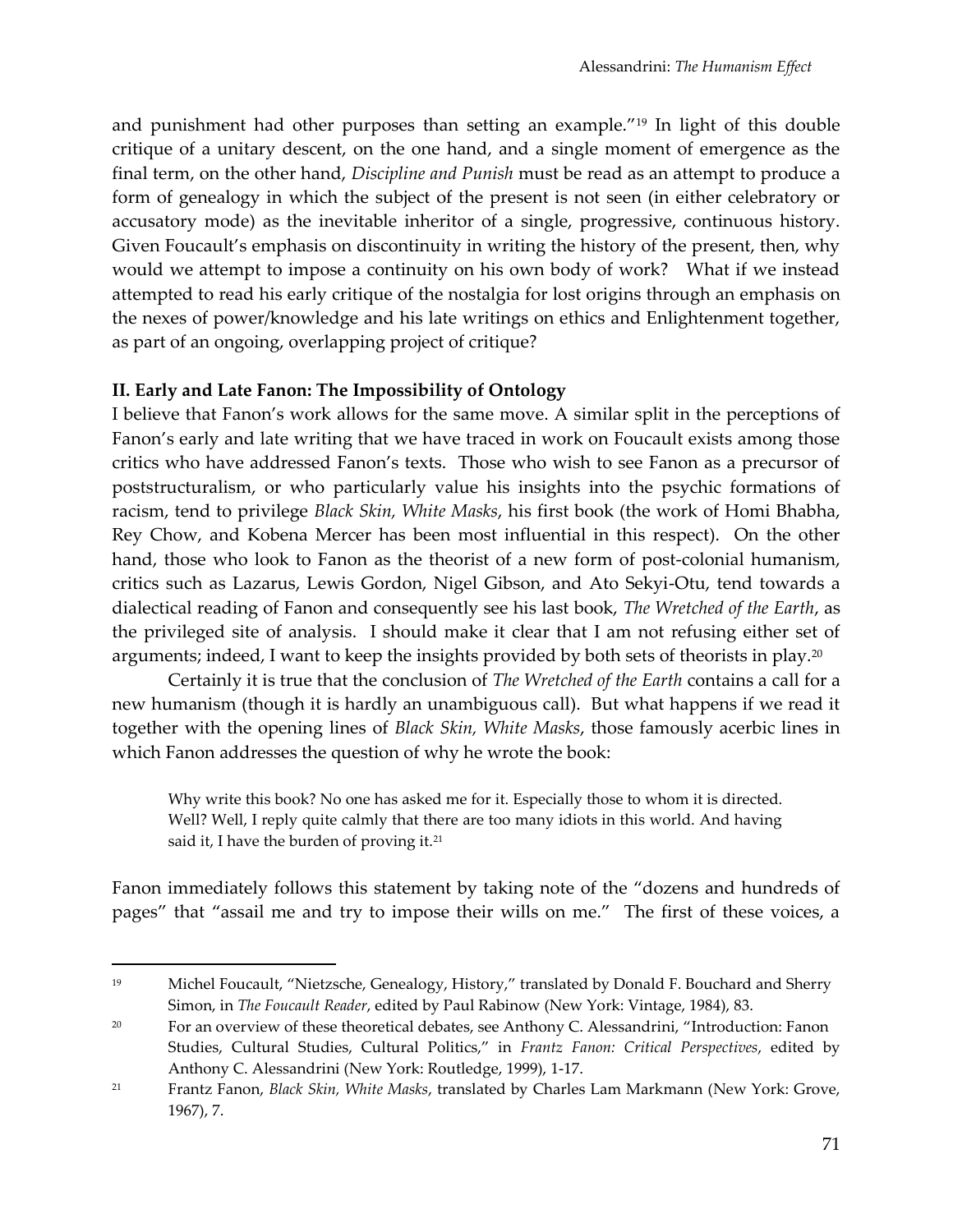voice to which we cannot help but attribute some small share of the 'idiocy' Fanon has just mentioned, states: "Toward a new humanism . . ."<sup>22</sup>

It seems imperative to keep this initial moment in mind, even as Fanon, from his deathbed, sets out his challenge to the readers of *The Wretched of the Earth* in the book's last sentence: 'For Europe, for ourselves and for humanity, comrades, we must make a new start, develop a new way of thinking, and endeavor to create a new man."<sup>23</sup> I want to call attention to the part of this sentence that Richard Philcox, in his English translation, renders as 'we must make a new start' and that Constance Farrington, in her earlier translation, translated as 'we must turn over a new leaf.' It seems to me that '*il faut faire peau neuve*' is better rendered as "we must grow a new skin"<sup>24</sup>; such a rendering suggests the ways in which the final sentence of Fanon's body of work looks back to the title of his first book, *Peau Noire, Masques Blancs*.

But making this connection entails more than simply taking note of the similarity of Fanon's language in these two texts. I want to propose that Fanon's project, like Foucault's, was an attempt to write a history of the present, increasingly, in the course of his body of work, from inside the Algerian Revolution. As with Foucault, the critique of the subject as a critique of the nostalgia for lost origins is there, from the very beginning, in Fanon's work. This critique is most clearly enunciated in the chapter of *Black Skin, White Masks* that has been translated into English as 'The Fact of Blackness' (although a more literal translation would be 'The Lived Experience of the Black Man'). Throughout the course of this chapter, Fanon continually invokes and continually rejects the sense of having 'come too late," of having the positions he attempts to take up in response to French racism always already claimed by this racism in advance. His most direct critique of this nostalgia for a lost past links this nostalgia quite directly to racism and anti-Semitism:

Since the time when someone first mourned the fact that he had arrived too late and everything had been said, a nostalgia for the past has seemed to persist. . . . It is this tradition to which the anti-Semites turn in order to ground the validity of their 'point of view.' It is tradition, it is that long historical past, it is that blood relation between Pascal and Descartes, that is invoked when the Jew is told, 'There is no possibility of your finding a place in society.'. . . The Jew and I: Since I was not satisfied to be racialized, by a lucky turn of fate I was humanized.<sup>25</sup>

Similarly, I would argue that Fanon's work, like Foucault's, also contains a critique of the other end of this process, the tendency to posit an essential moment of emergence towards which history is progressively headed. If one reads only the first chapter of *The Wretched of the Earth*, the chapter entitled 'On Violence,' it would be possible to conclude that Fanon is embracing a Hegelian version of history in which the colonized, through a spontaneous

<sup>22</sup> Ibid., 7, ellipsis in original.

<sup>23</sup> Fanon, *Wretched of the Earth*, 239.

<sup>24</sup> Frantz Fanon, *Les damnès de la terre* (Paris: Gallimard, 1991), 376.

<sup>25</sup> Fanon, *Black Skin, White Masks*, 121-22.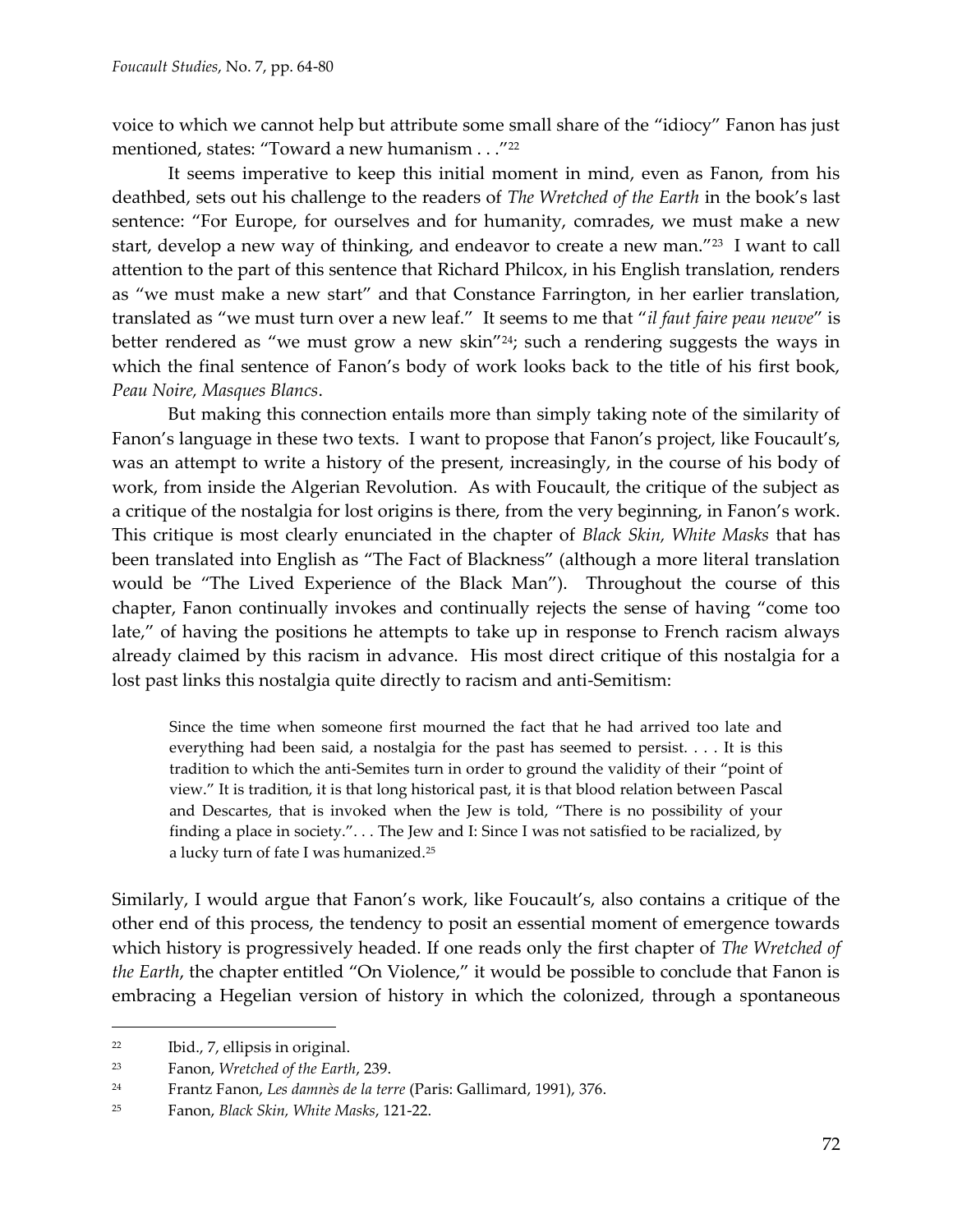violent uprising, will inevitably overturn colonialism and replace the colonizers. But the rest of the book is a patient reconsideration of this suggestion.<sup>26</sup> In fact, the chapter entitled 'The Trials and Tribulations of National Consciousness,' which has proved particularly prescient in its predictions about the emergent middle class that came to rule over the newly independent nations of Africa, is written in a tense that suggests that, far from leading towards a triumphant emergence, post-colonial history will end badly. The language of the chapter insists, not that the new middle class may ruin everything, but that they *will* ruin everything.<sup>27</sup>

The Fanon who engages in this critique of a narrative of a single moment of triumphant emergence is perhaps best represented by a line that appears almost exactly in the middle of *The Wretched of the Earth*, when those militants fighting against the colonial power discover that even the division between colonizer and colonized, which they had understood to be fundamental (Fanon actually uses the word 'Manichean' in the 'On Violence' chapter to describe the split between colonizer and colonized)—even this division cannot be trusted at a certain point, since, in Fanon's words, 'some blacks can be whiter than the whites," and, similarly, there are Europeans who have gone over to the 'native' side. In this context, Fanon suggests, there can be no single, simple narrative of emergence; he represents the bewilderment of this situation with one of his many moments of irony: 'and yet everything used to be so simple before: the bad people were on one side, and the good on the other."<sup>28</sup> Of course, Fanon's point is that such a moment has never in fact existed. The nostalgia for an illusory moment of origin evinced here is similar to, as perhaps as harmful as, that expressed by the French racists and anti-Semites in *Black Skin, White Masks*.

Here we arrive at the heart of the matter: my argument is that there is not an essential subject of history in Fanon. This is bound to be a controversial suggestion, for it is hard not to see the many moments when Fanon's resistance to racism and colonialism does take the form of asserting a more authentic form of identity that can emerge in the truly post-colonial moment. In *Black Skin, White Masks*, it is the moment of racial identification that freezes or 'fixes' (to use Fanon's term) identity that seems to prevent the full and authentic process of recognition from taking place. This is the moment of shock provided by Fanon at the opening of "The Fact of Blackness," which begins with two spoken quotes that Fanon suggests are interchangeable: ''Dirty nigger!' Or simply: 'Look, a black man!''<sup>29</sup> In this moment, Fanon tells us, 'the glances of the other fixed me there, in the sense in

<sup>26</sup> Ato Sekyi-Otu makes a similar point, albeit to a different effect. See *Fanon's Dialectic of Experience* (Cambridge, MA: Harvard University Press, 1996), 72-87.

<sup>27</sup> Fanon, *Wretched of the Earth*, 97-144.

<sup>28</sup> Ibid., 93-94.

<sup>29</sup> It is easier to get a sense of this interchangeability in Fanon's original text: '*'Sale nègre! Ou simplement: 'Tiens, un nègre!'*' Frantz Fanon, *Peau noire, masques blancs* (Paris: Éditions du Seuil, 1995), 88.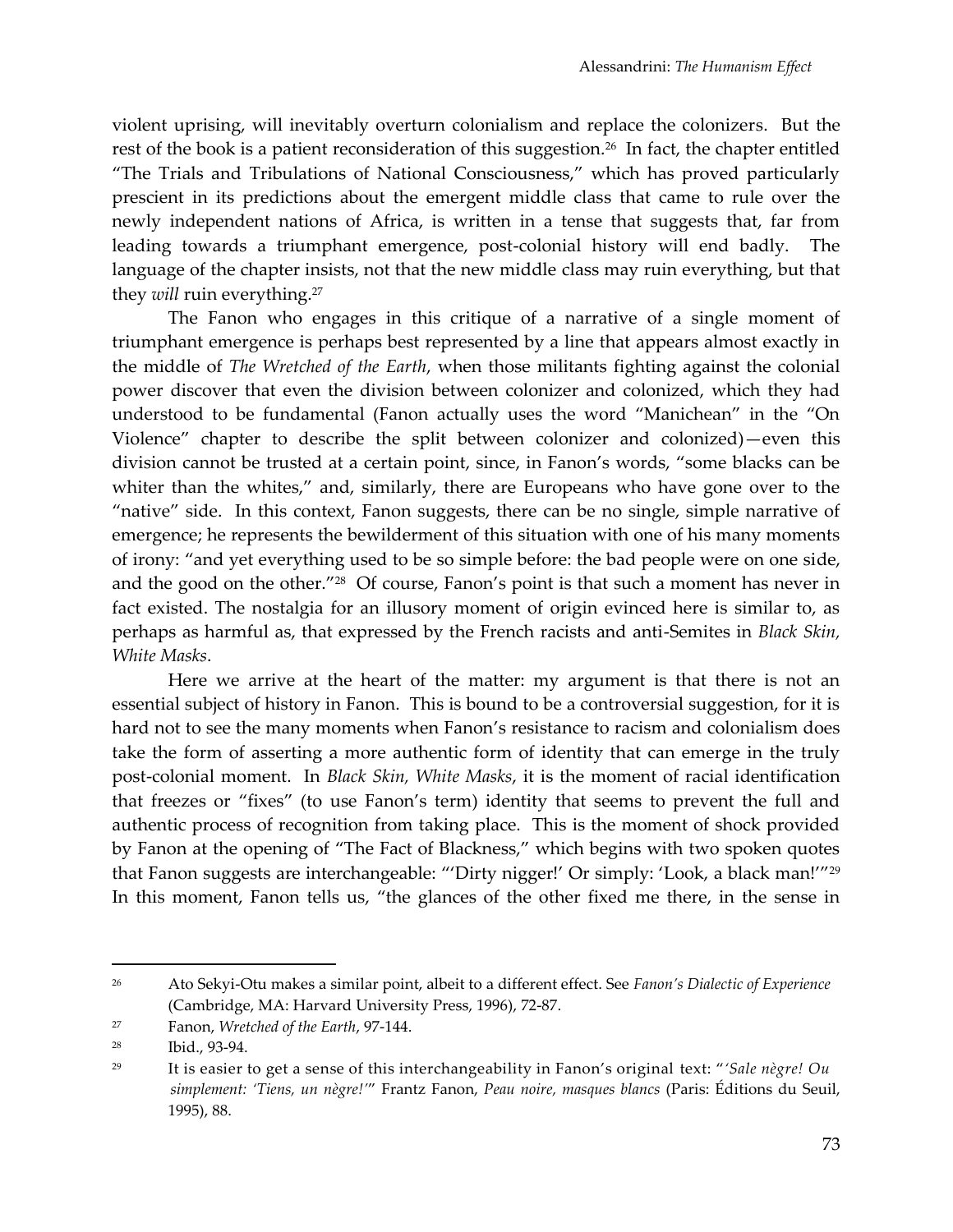which a chemical solution is fixed by a dye."<sup>30</sup> This same form of fixing, of division without the possibility of recognition, can be found in Fanon's description of colonialism in 'On Violence," in the opposition between the native city and the settler's city, which "follow[s] the dictates of mutual exclusion: There is no conciliation possible, for one of them is superfluous."31

It is tempting (and many do not even try to resist the temptation) to find in Fanon a process that leads away from this artificial fixing, to a more authentic process of recognition—we might label it a new humanism—that allows this frozen, truncated process to start up again. But against this tendency, I will simply pose one phrase from *Black Skin, White Masks*: 'every ontology is made unattainable in a colonized and civilized society.' As the context of the quote suggests, this has to do with the lack of reciprocal recognition between the black man and the white man:

Ontology . . . does not permit us to understand the being of the black man. For not only must the black man be black; he must be black in relation to the white man. Some critics will take it on themselves to remind us that this proposition has a converse. I say that this is false. The black man has no ontological resistance in the eyes of the white man.<sup>32</sup>

But allow me to suggest that there is a strand that runs through Fanon's work that forces us to read the statement, 'every ontology is made unattainable in a colonized and civilized society,' as meaning: for us, today, every ontology is unattainable. Let me, furthermore, bring this quote together with a moment from the end of Foucault's essay "What Is Enlightenment?' in which he refers to the continuing challenge of Enlightenment as that of producing 'the critical ontology of ourselves.' The challenge of such a critical ontology lies in differentiating it from "a theory, a doctrine, [or] a permanent body of knowledge that is accumulating"; instead, according to Foucault, "it has to be conceived as an attitude, an ethos."<sup>33</sup> If Foucault and Fanon are linked by a shared project of writing a history of the present, they also share this movement towards a critical ontology of ourselves, a critical ontology that they both suspect to be impossible. I want to redescribe this impossible but necessary striving as the attempt to found an ethics without subjects.

## **III. Destroying the Subaltern: Strategic Essentialism and its Afterlife**

To explain better what I might mean by this, and to come at last to the phrase 'the humanism effect,' I want to turn to Gayatri Chakravorty Spivak's much-misunderstood essay 'Subaltern Studies: Deconstructing Historiography,' and in particular her discussion of the strategic use of a 'subject effect' by the Subaltern Studies Group. I say 'misunderstood' because of the particular afterlife that has been enjoyed by the phrase

<sup>30</sup> Fanon, *Black Skin, White Masks*, 109.

<sup>31</sup> Fanon, *Wretched of the Earth*, 39.

<sup>32</sup> Fanon, *Black Skin, White Masks*, 109-10.

<sup>33</sup> Foucault, 'What Is Enlightenment?', 50.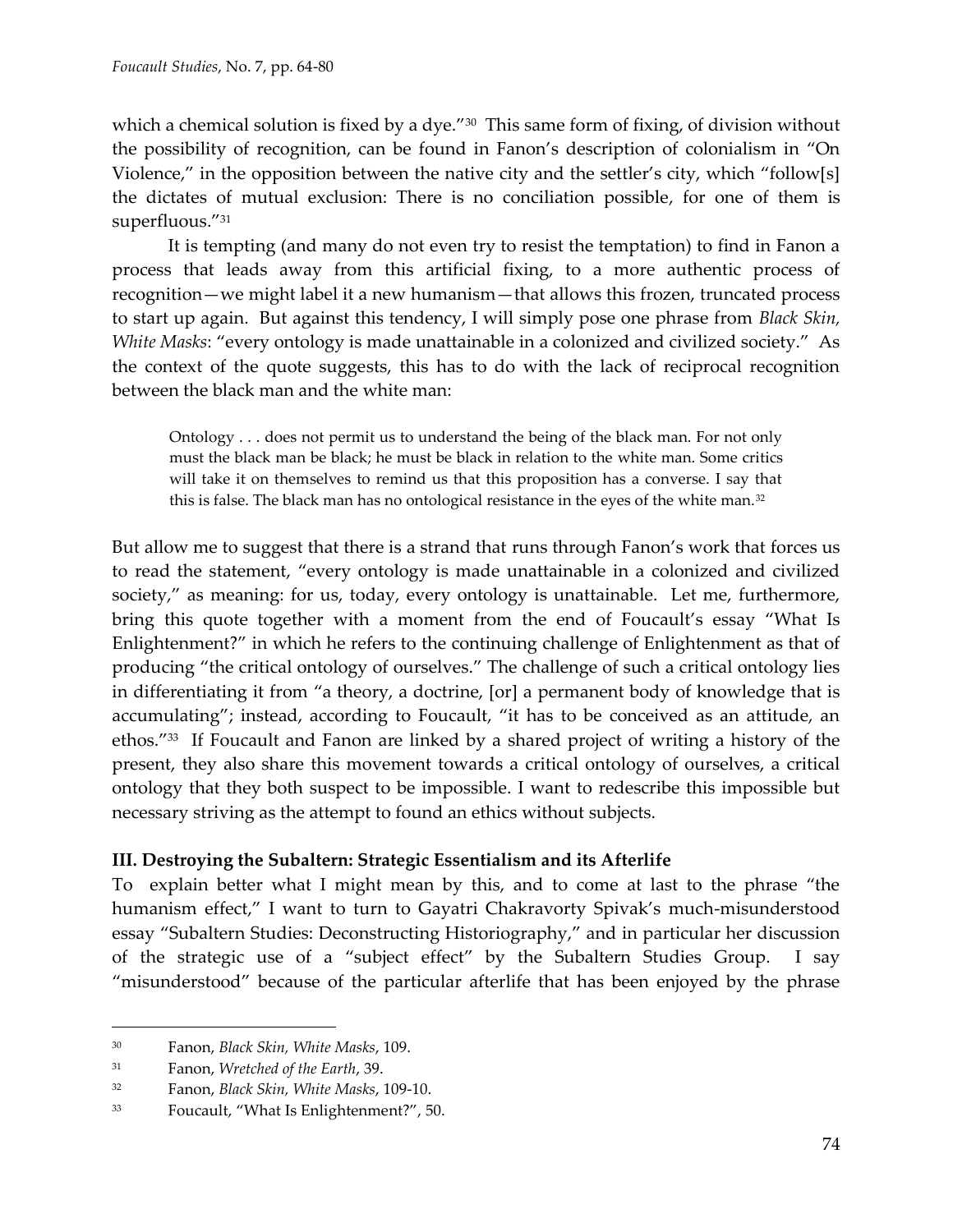'strategic essentialism,' which is quite different from Spivak's original usage. Again, I don't wish to defend a purer reading of Spivak's essay for its own sake. Indeed, I believe that the appropriation of this term, particularly in feminist theory (and largely through Diana Fuss's excellent book *Essentially Speaking*), has been extremely important.<sup>34</sup> The resulting use of the term should in no way be dismissed as a 'misreading.' But one result of this appropriation has been to allow a too-easy dismissal of strategic essentialism: in a two-finger exercise, critics have been able to prove that it's "really" still just essentialism after all. A return to Spivak's text allows us to come to the issue with a bit more nuance.

Spivak's essay addresses the problem faced by the Subaltern Studies historians: how to discover and represent the consciousness of those who have been left out of the official narratives of the post-colonial nation, narratives produced by members of the elite nationalist movement that first fought for independence and then took over the leadership of the nation. How can the historian 'investigate, discover, and establish a subaltern or peasant consciousness' in this context?<sup>35</sup> As Spivak suggests, this looks at first to be a standard sort of positivistic project: just locate your archive. The problem is that this archive does not exist; subaltern voices can only be found second-hand, in the official reports of the colonizers or the narratives of the elite nationalist movement: 'it is only the texts of counterinsurgency or elite documentation that give us the news of the consciousness of the subaltern.'<sup>36</sup>

But this is simply the *effect* of a larger problem: subaltern studies cannot be empirical because there is no subaltern. The desired archive, by its very nature, cannot exist. The term 'subaltern' is a negative one, defining all those who are not the 'elite':

The definitive accessibility of subaltern consciousness is counterpointed also by situating it in the place of a difference rather than an identity: "... The social groups and elements included in this category [i.e. subaltern classes] represent the *demographic difference between the total Indian population and all those whom we have described as the 'elite.'*' 37

As Spivak takes pains to point out, the negative and differential nature of the term 'subaltern' implies the need for other than positivistic methods: she notes 'the specific counterpointing here: between the ostensible language of quantification—*demographic* difference—which is positivistic, and the discourse of a definitive difference— demographic *difference*—which opens the door to deconstructive gestures.'<sup>38</sup> One is reminded at this

<sup>34</sup> Diana Fuss, *Essentially Speaking: Feminism, Nature, and Difference* (New York: Routledge, 1989).

<sup>35</sup> Spivak, *In Other Worlds*, 202.

<sup>36</sup> Ibid., 202.

 $37$  Ibid., 204, ellipsis and emphasis in original. The quote within the quote is from Ranajit Guha, 'On Some Aspects of the Historiography of Colonial India,' in *Selected Subaltern Studies*, edited by Ranajit Guha and Gayatri Chakravorty Spivak (New York: Oxford University Press, 1988), 44.

<sup>38</sup> Spivak, *In Other Worlds*, 204. It should be noted that the term 'subaltern,' although it is drawn from the work of Antonio Gramsci, has been adapted in a very particular way by the Subaltern Studies Group; for more on this point, see Guha, 'On Some Aspects of the Historiography of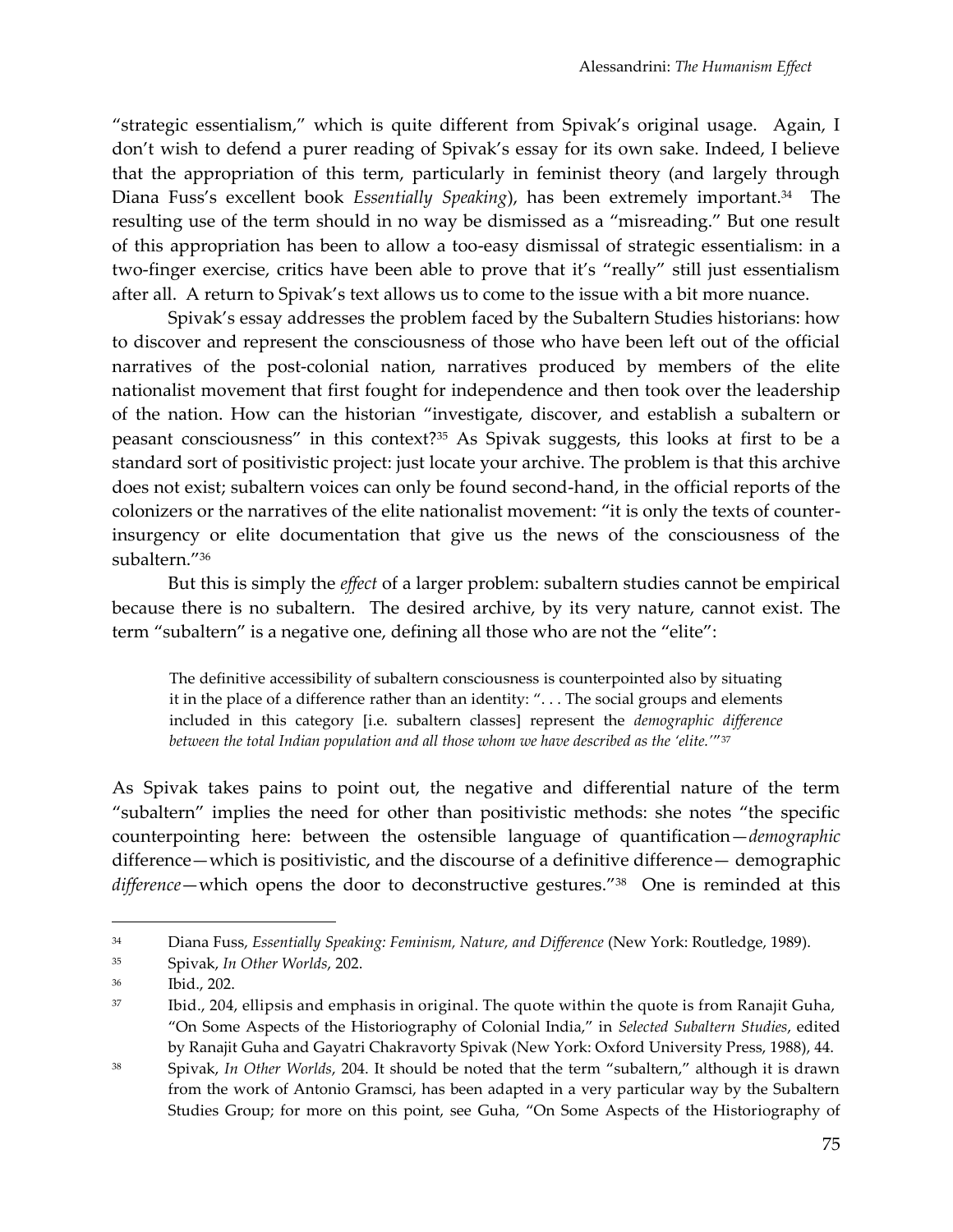point of Fanon's remarks about the impossibility of ontology in the colonial situation, and the reasons for this impossibility. There is no reciprocity between the black man and the white man, Fanon insists, since "the black man has no ontological resistance in the eyes of the white man."<sup>39</sup> Ontology itself is thus called into question.<sup>40</sup> Similarly, it is possible to say that the subaltern has no ontological resistance in the eyes of the elite historian—or, put more simply, the subaltern does not exist in the demographics of elite narratives of the postcolonial nation. So the nature of positivism itself is similarly called into question through the work of the Subaltern Studies historians.

At this point, I must cite a long quote from Spivak's essay, since it will take us quickly to the heart of the matter:

I am progressively inclined, then, to read the retrieval of the subaltern consciousness as the charting of what in post-structuralist language would be called the subaltern subjecteffect. A subject-effect can be briefly plotted as follows: that which seems to operate as a subject may be part of an immense discontinuous network ("text" in the general sense) of strands that may be termed politics, ideology, economics, history, sexuality, language, and so on. . . . Different knottings and configurations of these strands, determined by heterogeneous determinations . . . produce the effect of an operating subject. Yet [humanism] symptomatically requires a continuous and homogenous cause for this effect and thus posits a sovereign and determining subject. This latter is, then, the effect of an effect, and its positing a metalepsis, or the substitution of an effect for a cause.

Reading the work of Subaltern Studies from within but against the grain, I would suggest that elements in their text would warrant a reading of the project to retrieve the subaltern consciousness as the attempt to undo a massive historiographic metalepsis and

Colonial India,' 43-44. R. Radhakrishnan provides an interesting gloss on the way Gramsci and Foucault have been used by Subaltern Studies practitioners, and by postcolonial theorists more generally; see 'Toward an Effective Intellectual: Foucault or Gramsci?' in *Diasporic Mediations* (Minneapolis, MN: University of Minnesota Press, 1996), 27-61.

 $\overline{a}$ 

<sup>39</sup> Fanon, *Black Skin, White Masks*, 110.

<sup>40</sup> This statement might seem like an overemphasis made in the service of critique, and it is true that Fanon is not dismissing ontology itself, but rather arguing that particular historical situations close down ontological possibilities. However, we also must recall Fanon's claim that a situation of ontological impossibility characterizes any 'colonized and civilized society'—that is, any society that has participated in the process of colonization, as either colonizer or colonized. For better or worse, in our current context, this amounts to a universal condition. This point can also be found in Fanon's introduction to *Black Skin, White Masks*, when he states: 'I believe that the fact of the juxtaposition of the white and black races [*du fait de la mise en présence des races blanche et noire*| has created a massive psychoexistential complex. I hope by analyzing it to destroy it." (Fanon, *Black Skin, White Masks*, 12) There is a fine Fanonian irony in the word 'juxtaposition'; until the horrific historical events that brought the white and black races into this particular context—that is, the events of colonialism, slavery, and institutionalized racism—have been addressed, the context described by Fanon as causing this ontological crisis must be considered generalizable and, in effect, universal. This is not to say, however, that this situation might not be transformed in the future, and indeed, this is the goal of Fanon's text.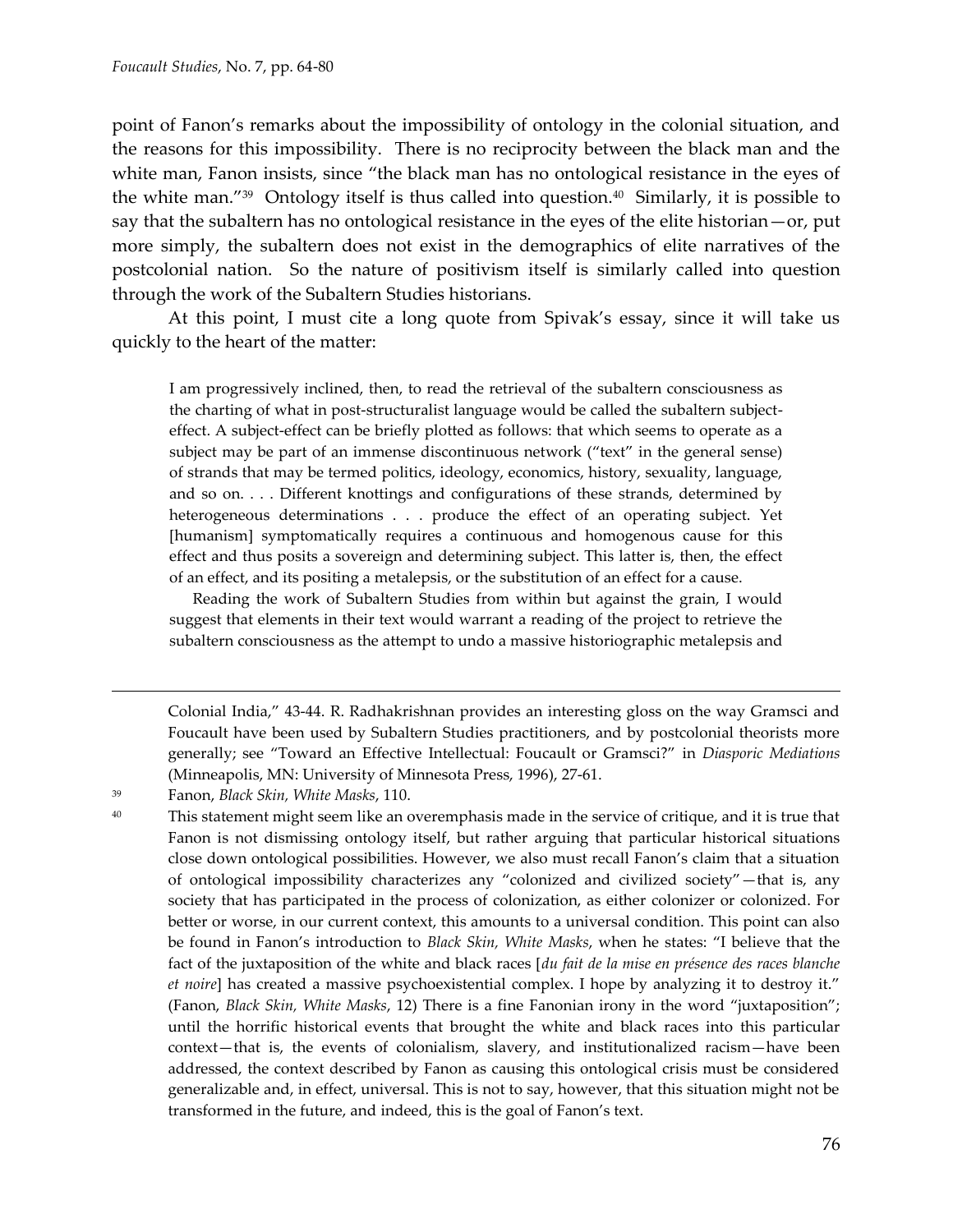'situate' the effects of the subject as subaltern. I would read it, then, as a *strategic* use of positive essentialism in a scrupulously visible political interest.<sup>41</sup>

I want to pull out two important threads from this passage. The first has to do with the specific strategy that Spivak sees as being operated by these historians. It is not simply a now you see it, now you don't form of essentialism—now I'm being essentialist, now I'm not. In many ways, it is a much more radical move: the positing of an effect as a cause. 'Subaltern' names the effect produced by certain processes; and yet these historians, because they have no choice, will begin from this effect as though it provides a starting point for their work. And, as a result, it does.

But the second point—and once again, we sense a pattern similar to that found in the work of Fanon and Foucault, the critique of the moment of origin followed by the critique of the single moment of emergence—is that the strategy does not have the aim of locating, or for that matter producing, an authentic subaltern consciousness. And it certainly does not take as its goal the preserving of the category 'subaltern.' The existence of such a category is what leads to the necessity of undertaking the project in the first place, and part of the goal of the project is the elimination of this term, and what it represents. Subaltern studies aims at the destruction of the category subaltern even as it is enabled by it. This is the crux of Spivak's equally misunderstood essay 'Can the Subaltern Speak?': it is not that we should wring our hands over our inability to hear the subaltern speak, but simply that we must acknowledge this fact and see what we can do about abolishing this state of affairs. 'If the subaltern can speak,' as Spivak puts it pithily in a interview dealing specifically with this question, "then, thank goodness, she's not a subaltern any more."<sup>42</sup>

What I am proposing to call "the humanism effect" has these same two qualities: the strategy of intentionally substituting an effect for a cause, and of founding itself on a moment of origin that it sets out to destroy. It is also the name I want to apply to the ethics without subjects I have located in Fanon and Foucault. 'Humanism' here does not mark the name of a discourse that underwrites the ethical relationship between two alreadyexisting subjects. Rather, in the strategic ethics of Fanon and Foucault, something like an effect of 'humanization' is the key, an effect that marks the impossible space of responsibility between subjects that have not yet come into existence. The critique of origins and of a single, progressive moment of emergence in both theorists is what underwrites this movement towards the humanism effect. This process thus provides a way of opening up an investigation, not just of the present as more than simply the product of an original and continuous past, but also of the future that has not yet (and may not) come. This ethics without subjects, this strategic production of a humanism effect, is

<sup>41</sup> Spivak, *In Other Worlds*, 204-05, emphasis in original.

<sup>42</sup> Donna Landry and Gerald MacLean, 'Subaltern Talk: An Interview with the Editors,' in *The Spivak Reader*, edited by Donna Landry and Gerald MacLean (New York: Routledge, 1996), 212.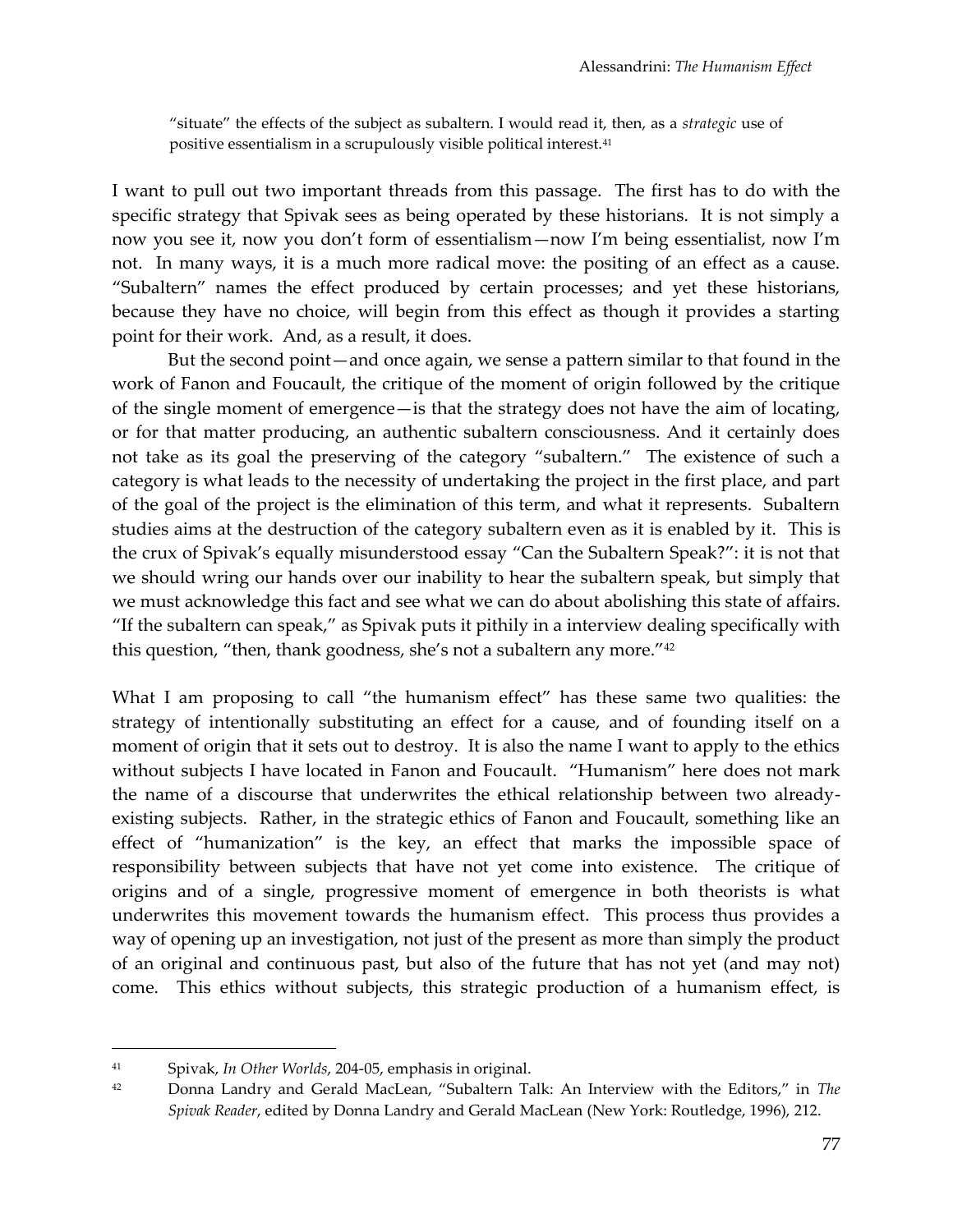another way of describing the ethos that leads Fanon and Foucault to their impossible but necessary attempt to posit the ontology of ourselves.

But if it is true that this idea of the humanism effect may be a way of having our poststructuralism and our ethics too (to borrow a phrase from Kate McInturff) $43$ , why bother to hold on to humanism at all? Why not simply jettison it altogether? I can only respond by suggesting that if the production of the subaltern subject effect is part of the process of responding to the degradations that have resulted from the process of subalternization, then perhaps the production of the humanism effect can help postcolonial studies respond to the dehumanization that has occurred in the name of humanism. To put it another way: it is becoming increasingly difficult to find anyone within the field of postcolonial studies willing to defend humanism in its most traditional form. But similarly, I would imagine that few people concerned with postcolonial issues would be entirely willing to give up on a discourse that underwrites so powerful a strategy as that which allows us to speak of human rights.<sup>44</sup> Of course, much of the most productive debate around the discourse of human rights has had to do with questions about its basis: for example, the ongoing discussion of women's rights as human rights, or the suggestion that the global redistribution of wealth be seen as an essential part of the establishment of human rights. The question might be whether we need a form of humanism—in particular, a form that forces us to posit an essential conception of what 'man' is—to have human rights. Perhaps not; perhaps what we need instead is a new concept of ethical relationships, not between 'men,' or even between people, but between would-be subjects that have not yet come into existence. The ontology of ourselves might then represent, not a founding moment, but rather a horizon, in Husserl's sense.<sup>45</sup>

#### **IV. Responsibility after Humanism**

 $\overline{a}$ 

What are the ramifications of this ethics without subjects for a postcolonial criticism that wants to come to terms with contemporary political and cultural situations? For one thing, it implies a need to rid such criticism once and for all of the benevolent nostalgia for a form of humanism that would allow for a re-enfranchisement of individuals subjected to colonial violence, the desire to give those who have suffered back their 'humanity.' This means resisting the further desire (and here I quote David Scott) to 'read Fanon as though we

<sup>43</sup> Kate McInturff, 'Dark Continents: Postcolonial Encounters with Psychoanalysis,' presentation at Cornell University, July 2000.

<sup>44</sup> For more on this point, see Bruce Robbins, 'Race, Gender, Class, Postcolonialism: Towards a New Humanistic Paradigm?' in *A Companion to Postcolonial Studies*, edited by Henry Schwarz and Sangeeta Ray (Cambridge, MA: Blackwell, 2000).

<sup>45</sup> Edmund Husserl, *Cartesian Meditations: An Introduction to Phenomenology*, translated by Dorion Cairns (Dordrecht, NL: Martinus Nijhoff, 1960). My thinking about Husserl in this context owes a great debt to Lewis R. Gordon, *Fanon and the Crisis of European Man: An Essay on Philosophy and the Human Sciences* (New York: Routledge, 1995), and John E. Drabinski, *Sensibility and Singularity: The Problem of Phenomenology in Levinas* (Albany, NY: State University of New York Press, 2001).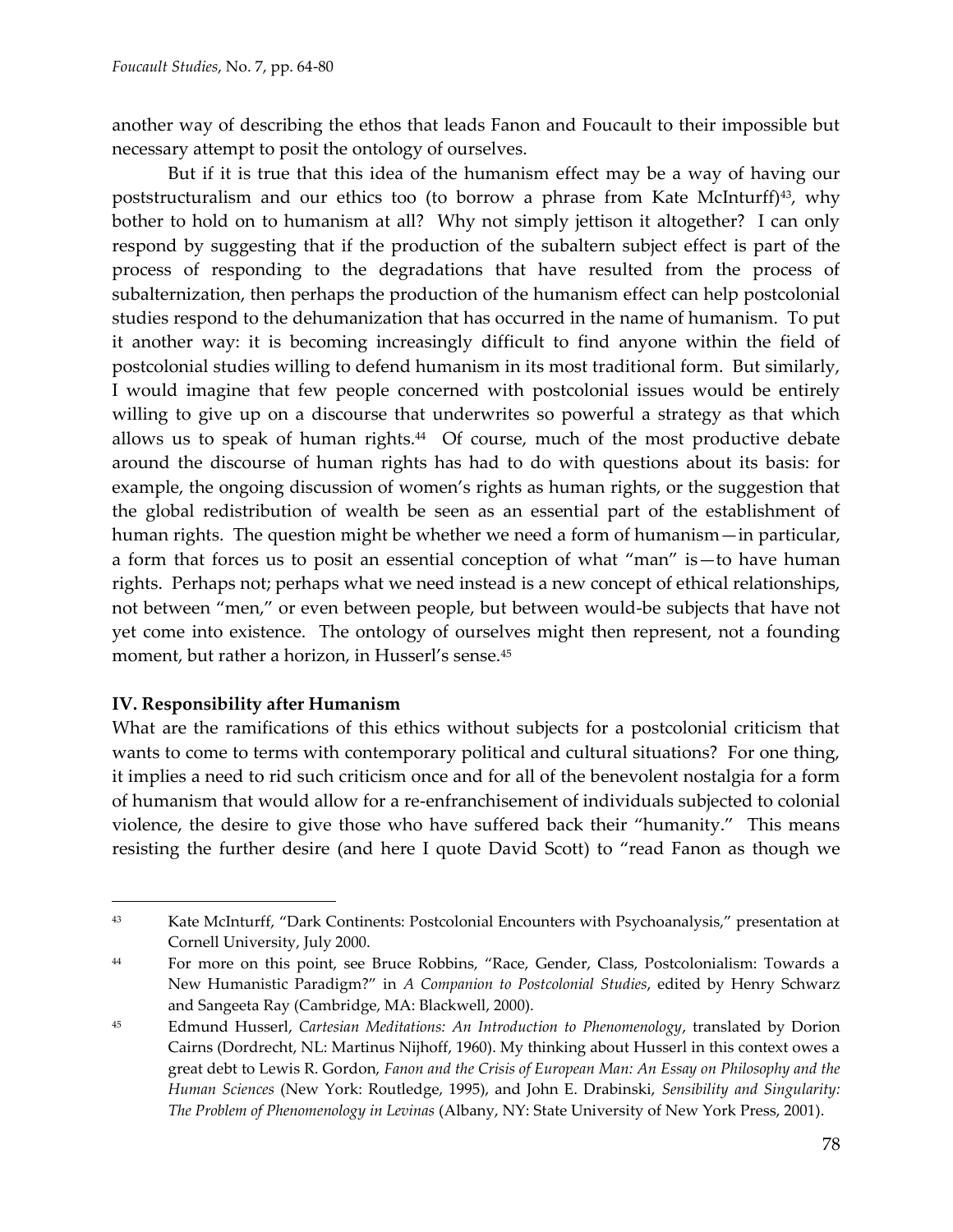were about to join him in the trenches of the anti-colonial liberation struggle." $^{46}$  We are at a very different moment. For those of us inspired by Fanon's critical method and political commitments, this means responding to his call to 'find something different' without necessarily falling back upon strategies that were formulated in the heat of the struggle forty years ago. It also means, as Stuart Hall has suggested, that we are required 'to live with a much more radically incomplete Fanon; a Fanon who is somehow much more 'Other' to us than we would like, who is bound to unsettle us from whichever direction we read him.'<sup>47</sup> This is a Fanon, in other words, much closer to Foucault than he has been made to seem.

Similarly, the strategy I have outlined entails refusing the supposed choice between 'ethics' and 'politics,' since the latter, in this reading, might just as easily be the mistaking of a set of effects for a set of causes. This has particular consequences in the postcolonial context. Derek Attridge's analysis of the work of the South African writer J. M. Coetzee is worth noting here. As Attridge argues in his reading of Coetzee's novel *Age of Iron*, the relationship between ethics and politics has often been posited as a distinction between the general and the concrete, usually to the advantage of the latter. However, in Coetzee's work, something more complicated happens:

the ethical involves an always contextualized responsiveness and responsibility to the other (as unique) and to the future (as unknowable), while the political is the realm of generalizations, programs and predictions. It's worth noting the reversal that this implies in the way these terms are often used: here it is the ethical, not the political, which is concerned with concrete acts and persons, and the political which deals in general rules. My argument is that in the political arena we often think we are engaging with the concrete when we are imposing generalities and that the generalities on which philosophical ethics has usually rested are evasions of the genuinely ethical, which can be thought through only in relation to the singular and the contingent.<sup>48</sup>

As Coetzee himself puts it, his attempts at representing the realities of apartheid (and, more recently, post-apartheid) South Africa involves a commitment to "irresponsibility, or better,

<sup>46</sup> David Scott, *Refashioning Futures: Criticism After Postcoloniality* (Princeton, NJ: Princeton University Press, 1999), 199. For a recent, and quite exciting, attempt to re-think Fanon's anticolonial politics in terms of our contemporary context, see John Edgar Wideman, *Fanon: A Novel* (New York: Houghton Mifflin, 2008). For a re-thinking of our moment of reading Foucault that resonates with Scott's reading of Fanon, see Todd May, 'Foucault Now?' *Foucault Studies* 3 (2005), 65-76.

<sup>47</sup> Stuart Hall, 'The After-life of Frantz Fanon,' in *The Fact of Blackness: Frantz Fanon and Visual Representation*, edited by Alan Read (Seattle, WA: Bay Press, 1996), 35.

<sup>48</sup> Derek Attridge, 'Trusting the Other: Ethics and Politics in J. M. Coetzee's *Age of Iron*,' *South Atlantic Quarterly* 93 (1994), 70-71.